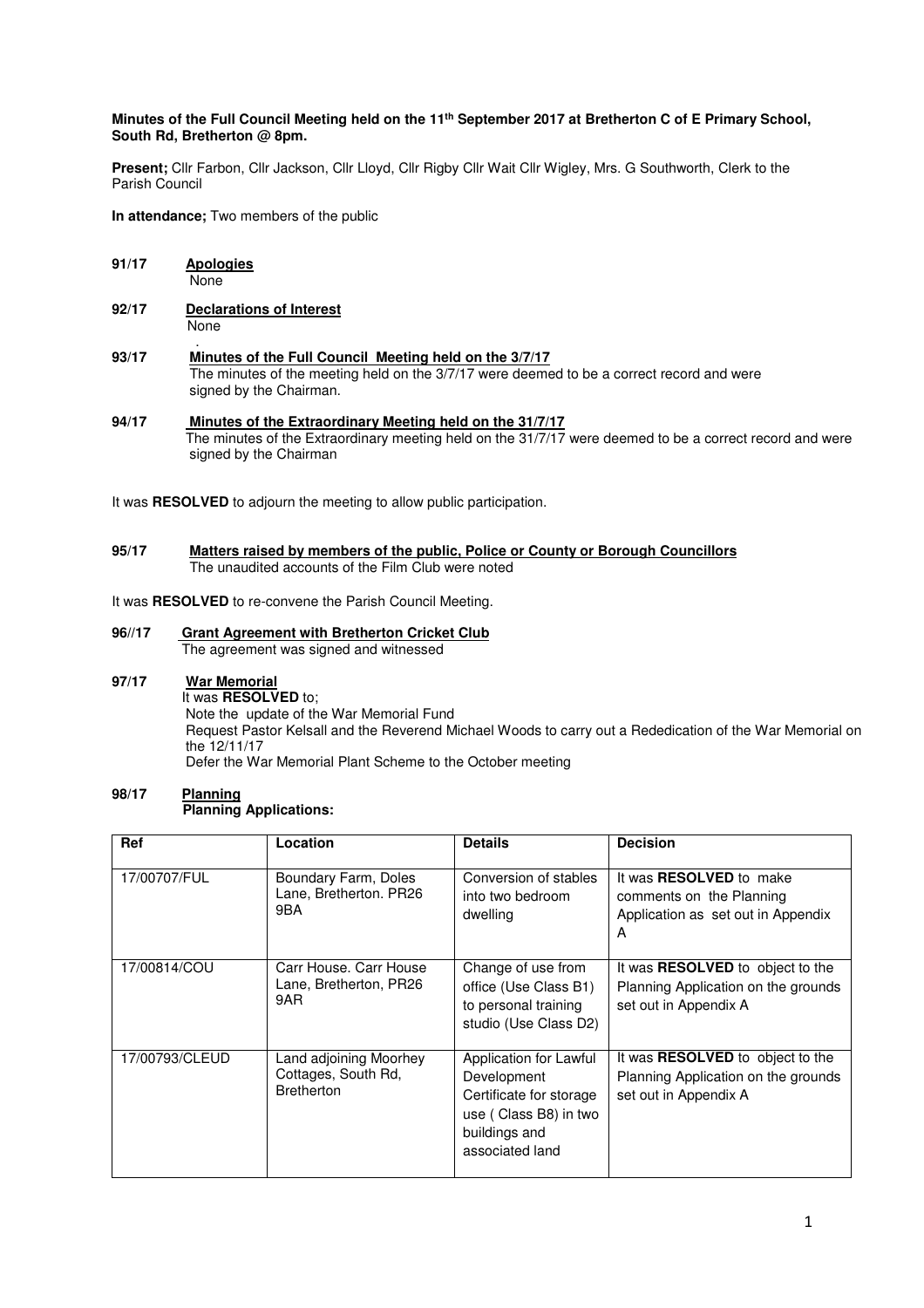| 17/00829/FULMAJ | Golden Acres Ltd Plocks<br>Farm Liverpool Road<br><b>Bretherton Leyland PR26</b><br>9AX | Section 73 application<br>to vary conditions 3<br>(approved plans), 4<br>(phasing plan) and 7<br>(landscaping works)<br>attached to planning<br>approval<br>15/00888/FULMAJ to<br>alter the position and<br>form of the previously<br>approved recycling<br>building, pallet store,<br>biobed and scrubber<br>building and pre-<br>extrusion building. | It was <b>RESOLVED</b> to make no<br>comment |
|-----------------|-----------------------------------------------------------------------------------------|--------------------------------------------------------------------------------------------------------------------------------------------------------------------------------------------------------------------------------------------------------------------------------------------------------------------------------------------------------|----------------------------------------------|
|-----------------|-----------------------------------------------------------------------------------------|--------------------------------------------------------------------------------------------------------------------------------------------------------------------------------------------------------------------------------------------------------------------------------------------------------------------------------------------------------|----------------------------------------------|

## **99/17 Finance**

#### **99.01.17 Payment**

 It was **RESOLVED** to pay the following invoice. The invoices having been inspected/authorized by Cllr Lloyd and Cllr Rigby

| Cheque No. | Recipient                    | <b>Description</b>           | Amount  |
|------------|------------------------------|------------------------------|---------|
| 1497       | Glenys Southworth            | July/Aug Salary              | 337-74  |
| 1498       | Glenys Southworth            | July/Aug Expenses            | 99.63   |
| 1499       | Wignalls Landscapes          | Grounds Maintenance Aug 2017 | 312-80  |
| 1500       | <b>CA Traffic Ltd</b>        | <b>SPID Repair</b>           | 78-00   |
| 1501       | Lancashire County<br>Council | Room Hire April, May, June   | $75-00$ |

# **99.02.17 Monitoring Statement**

 It was **RESOLVED** that the monitoring statement for the period to the 31/8/17 be approved and the Chair signed the statement on behalf of the Parish Council.

# **100/17 Contents of the Asset Register**

It was **RESOLVED** use the valuations provided by the Play Inspection Company

**101/17 Bowling Club Agreement 2017-18** 

It was **RESOLVED** to agree the contents of the Agreement

- **102/17 Agreement with Croston Junior Football Club** It was **RESOLVED** to ask a representative of the Club to attend the next Parish Council meeting
- **10317 Autumn Newsletter**

It was **RESOLVED** to agree the contents of the Autumn Newsletter. The Closing Date for items being 27/9/16

**104/17 Condition of the Recreation Ground Road It was RESOLVED** to obtain further information

# **105/17 Community Transport**

It was **RESOLVED** to note the information provided by Professor Salvesen

- **106/17 Lancashire Association of Local Councils AGM 18/11/17**  It was **RESOLVED** that Cllr Lloyd represent the Parish Council
- **107/17 Lancashire Fire and Rescue Service; Consultation on Emergency Cover Review**  It was **RESOLVED** to respond to the Consultation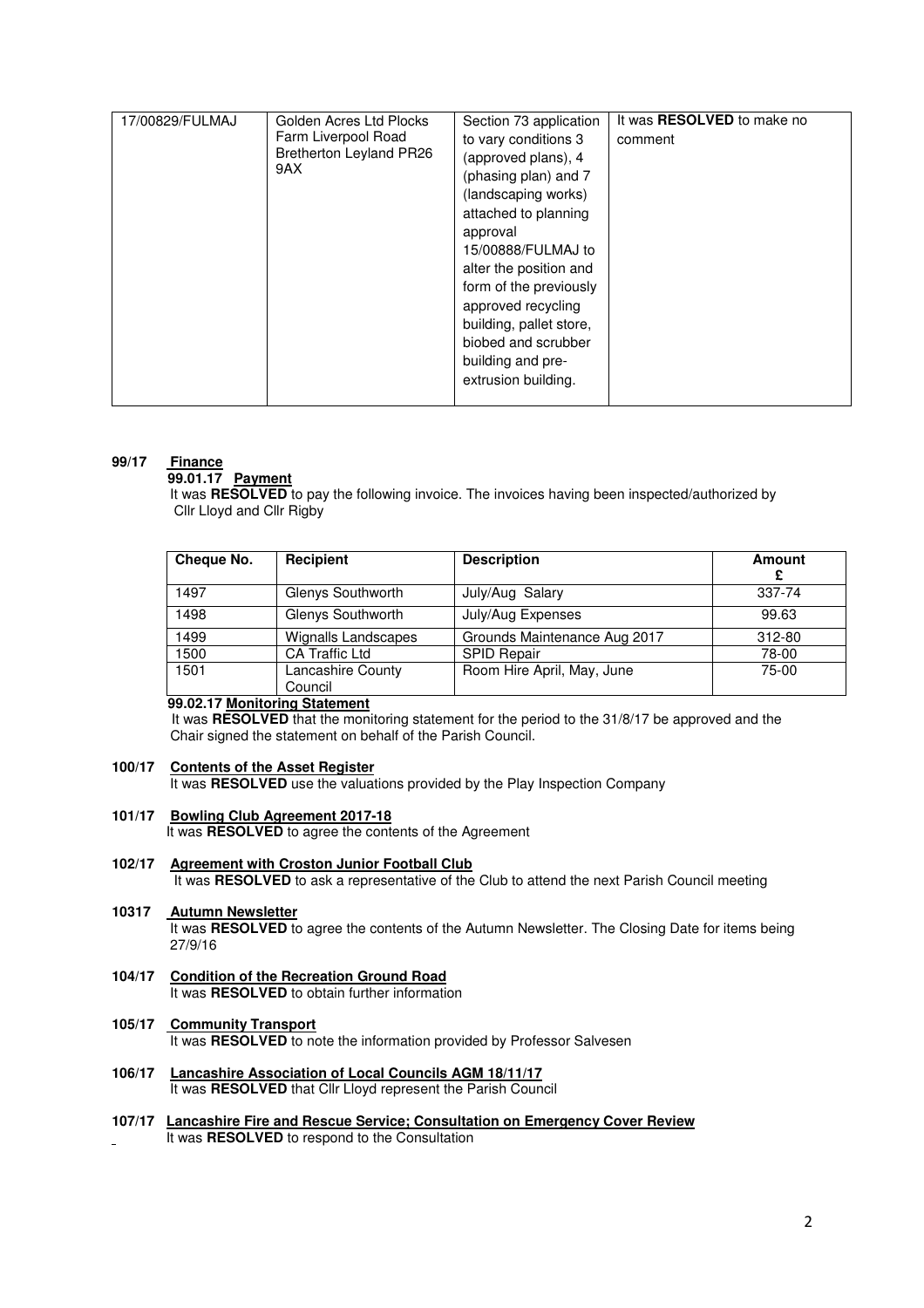- **108/17 Deed of Adverse Possession on the land outside the Malt House**  It was **RESOLVED** to obtain legal advice
- **109/17 Grounds Maintenance Contract** It was **RESOLVED** to obtain information from the Contractor
- **110/17 Highway Matters** It was **RESOLVED** to refer the highways matter to the County Council
- **111/17 Recreation Ground** It was **RESOLVED** to remove the trees causing problems
- **112/17 Purchase of Ordnance Survey Maps**  It was **RESOLVED** to purchase bespoke maps
- **113/17 Village Tidy Up 2018**  It was **RESOLVED** defer this item to the Oct meeting
- **114/17 Village Fun Weekend 2018**  It was **RESOLVED** to defer this item to the Oct meeting
- **115/17 Growing a Rural Community Survey**  It was **RESOLVED** to respond to the survey
- **116/17 Lancashire Adult Learning Course Programme**  It was **RESOLVED** not to consider the provision of training courses
- **117/17 Chorley Liaison Committee Meeting on the 18/10/17**  It was **RESOLVED** that the Parish Council be represented by Cllr Lloyd
- **118/17 Hedges on North Rd** It was **RESOLVED** to write to the occupiers of the property
- **119/17 Consultation on Burscough Neighborhood Plan** It was **RESOLVED** not to respond to the consultation
- **120/17 National Association of Local Councils; Consultation on Broadband** It was **RESOLVED** to support the views of the National Association of Local Councils
- **121/17 Date of next Meeting** The next full Parish Council meeting will take place on Monday 2/10/17 at 8pm at Bretherton Endowed C of E Primary School.
- **122/17 Urgent Business; Defibrillator**  It was **RESOLVED** to investigate the problems highlighted by NW Ambulance

There being no further business the Chairman closed the meeting at 10.00 pm.

Signed………………………………………………………

Position……………………………………………………..

Date…………………………………………………………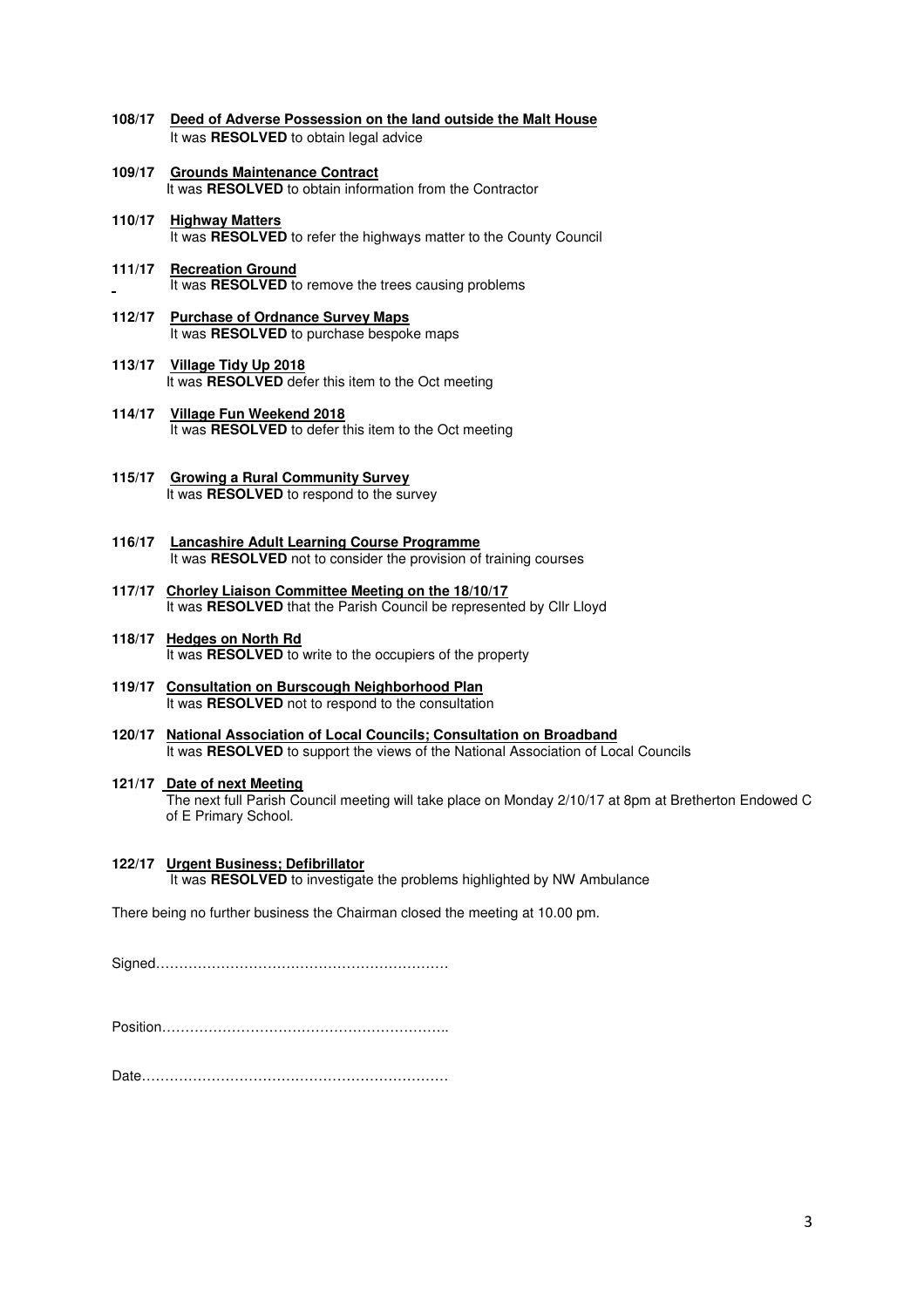# **Appendix A**

**17/00707/FUL**

# **Boundary Farm, Doles Lane, Bretherton. PR26 9BA**

## **Conversion of stables into two bedroom dwelling**

The Parish Council wish to make the following comments

The proposals in the report from Mandy Eiford in terms of the provision of bat bricks bat boxes and bird boxes are supported. And the Parish Council would wish to see meeting the recommendations in this report as a condition of granting the planning application

Work should not take place during the hibernation period of Oct-March

Bat roosts and boxes should be incorporated into the conversion

Barn Owls are known to frequent the location

As windows are visible from the public highway these should be wooden rather than PVC

…………………………………………………………………………………………………………………………………

## **17/00814/COU**

## **Carr House. Carr House Lane, Bretherton, PR26 9AR**

## **Change of use from office (Use Class B1) to personal training studio (Use Class D2)**

The Parish Council objects to this application on the following grounds

Road access difficulties as the site is near to the junction with the A59

Potential for significant increase in traffic

Large increase in hours from present usage of office hours to 365 days 6am to 7pm which will affect the amenity of the residential properties on the site.

Potential for noise emanating from the premises

Parking difficulties on the site-10 spaces are being requested.

The activities being proposed suggest group sessions rather than one to one personal trainer type activities

…………………………………………………………………………………………………………………………………………………………

# **17/00793/CLEUD**

# **Land adjoining Moorhey Cottages, South Rd, Bretherton**

# **Application for Lawful Development Certificate for storage use ( Class B8) in two buildings and associated land**

The Parish Council object to this application. It is presumed that this application is part of a process of seeking planning permission for the demolition of existing buildings and construction of new buildings and in this respect the Parish Council would wish the objections made to this proposal to be taken into account.

Specifically in respect of this application the Parish Council wishes to make the following points